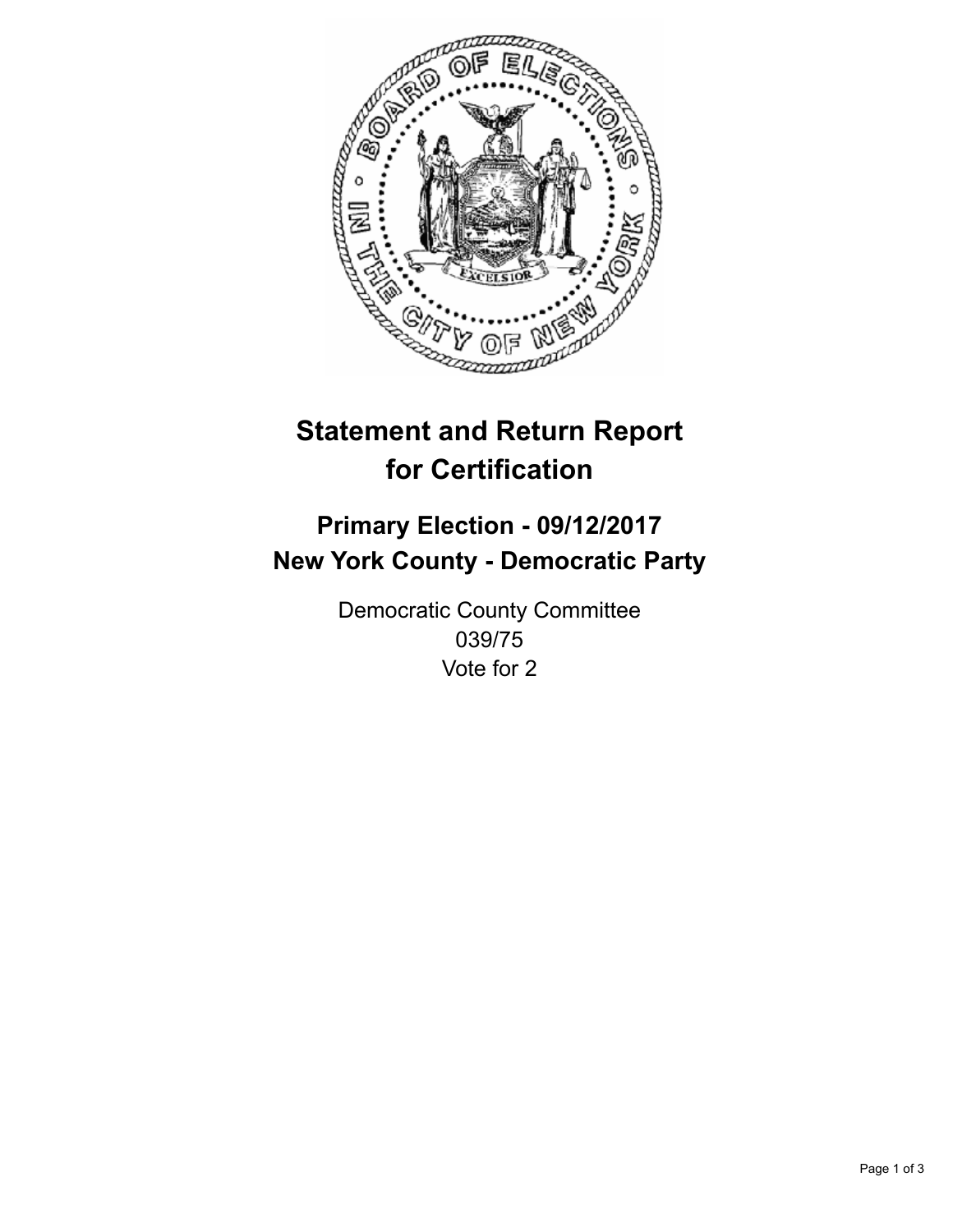

## **Assembly District 75**

| <b>PUBLIC COUNTER</b>                                    | 80  |
|----------------------------------------------------------|-----|
| <b>MANUALLY COUNTED EMERGENCY</b>                        | 0   |
| ABSENTEE / MILITARY                                      | 4   |
| AFFIDAVIT                                                | 1   |
| <b>Total Ballots</b>                                     | 85  |
| Less - Inapplicable Federal/Special Presidential Ballots | 0   |
| <b>Total Applicable Ballots</b>                          | 85  |
| <b>DONNA SHARP</b>                                       | 54  |
| <b>JOHN SHARP</b>                                        | 43  |
| KATHLEEN NIZZARI                                         | 28  |
| DEAN PEARCE (WRITE-IN)                                   | 1   |
| DUDLEY SNYDER (WRITE-IN)                                 | 1   |
| ROSIE MENDEZ (WRITE-IN)                                  |     |
| <b>Total Votes</b>                                       | 128 |
| Unrecorded                                               | 42  |